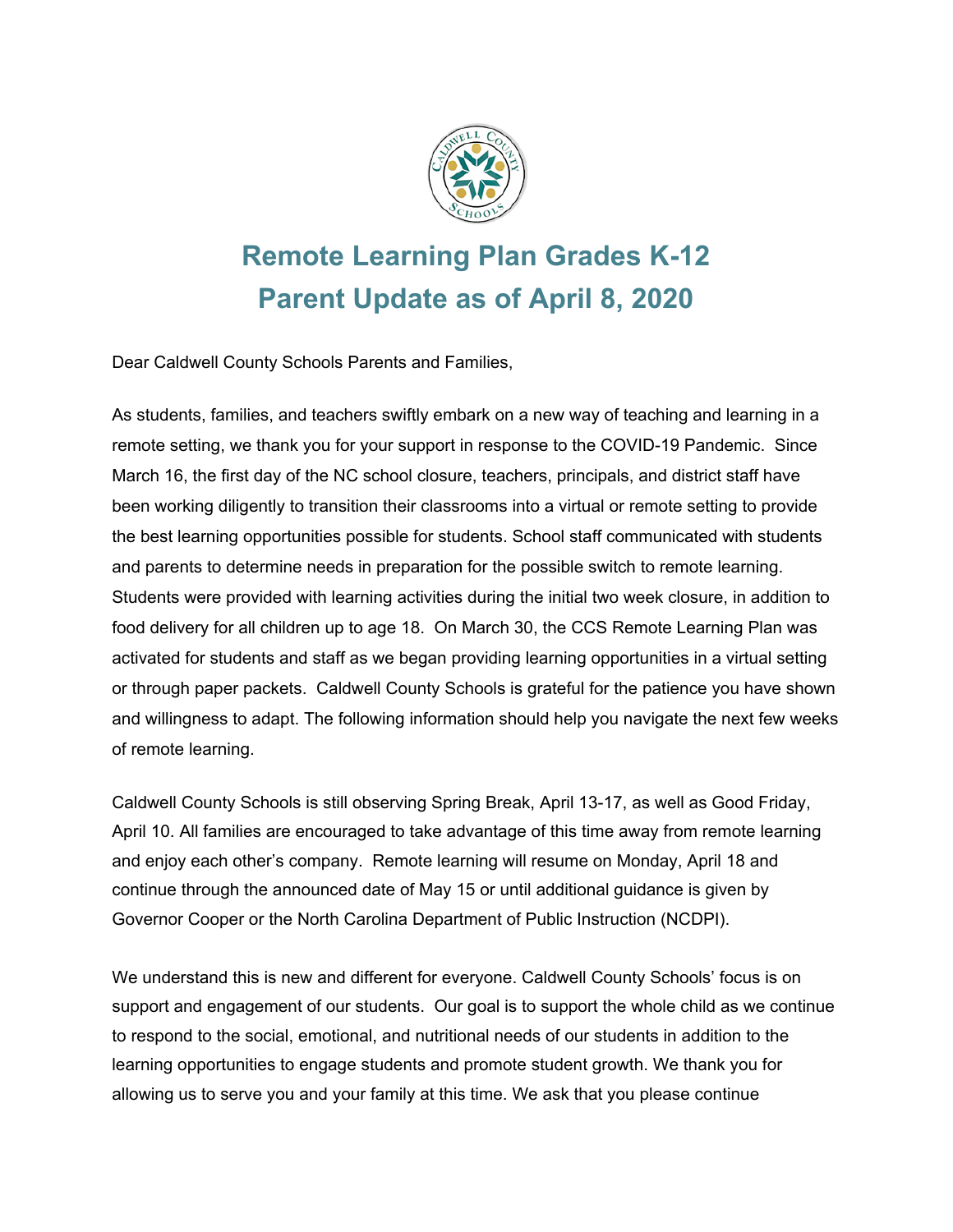communicating with your child's teacher so we can work together for the benefit of your student and our school community.

Sincerely, Donald Phipps, Superintendent

# **Remote Learning Information for All Students: Grades K-12**

- Students should complete work online if internet access is available.
- Teachers will provide *Paper Work Packets* for students who do not have access to the internet or an appropriate device to use in the home which will need to be picked up on *Tuesdays* unless an alternate arrangement has been made with your school.
- **●** Schools will communicate more specific information about the pick-up process.
- **●** Students may check out Chromebooks, if there is a defined need. Please contact your school administrator.
- Academic engagement and assignments will be a mix of review work and new content for students during this time.
- Students are expected to complete and turn in work that is assigned by their teachers. Teachers will communicate reasonable assignment due dates. If students or parents have concerns regarding assignments, assignment length, or content, they should contact their child's teacher.
- Teachers will provide feedback regarding student progress and will record the collection of assignments in PowerSchool that are completed during the remote learning period. No numeric grades will be posted in PowerSchool at this time.
- Final decisions about the 4th nine-week grades for students in grades 3-11 will be provided after May 15 according to the guidance received from NCDPI.
- There will be no End of Grade (EOG) /End of Course (EOC) tests given this school year.
- There will be no NC Final Exams given this school year.
- Please continue to communicate with your child's teachers with any questions or concerns you may have. Teachers are very responsive to email and can also be accessed by calling the school and leaving a message.
- Expected Engagement Times:

| Elementary                                                                     | Middle                            | High                                                        |
|--------------------------------------------------------------------------------|-----------------------------------|-------------------------------------------------------------|
| 20 minutes per subject<br>per day<br>(one Encore/Specialty lesson<br>each day) | 30 minutes per subject per<br>day | 45 minutes per course<br>(shall not exceed 1 hr)<br>per day |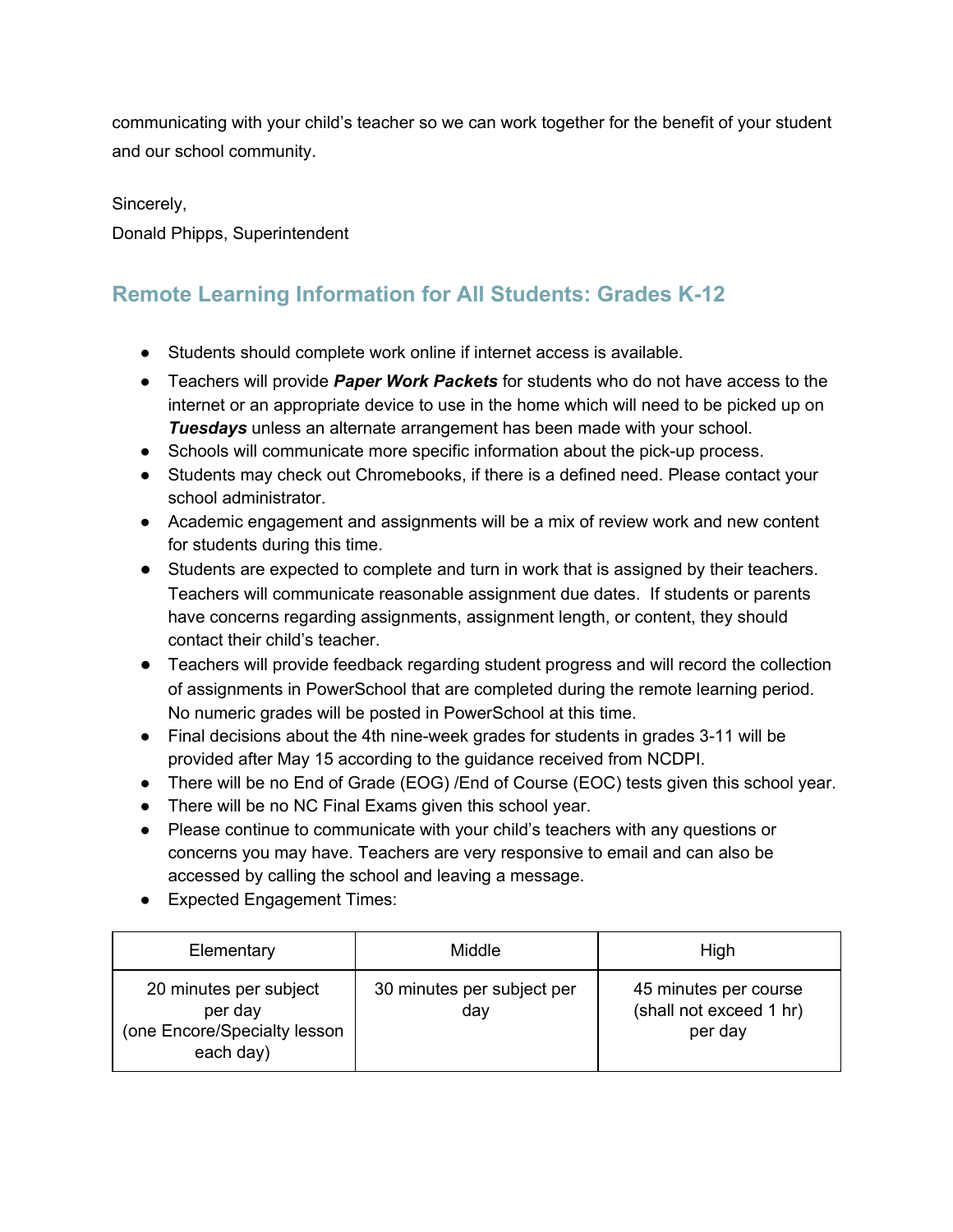## **Elementary: Kindergarten - 5th Grade**

- Elementary teachers are communicating through Google Classroom, Class Dojo, student emails, and teacher websites. Some may be using other platforms for online access to student assignments and classroom meetings, and these will be communicated by teachers.
- The *Paper Work Packets* for students without internet or appropriate device capability will contain from one to four weeks of NC standards-aligned review and foundational content to take us through the May 15 school closure date that Governor Cooper imposed.
- Optional online resources for extra student practice and enrichment will be available. You may reach out to your teacher for specific online resources for your child.

#### **Middle School: 6th Grade - 8th Grade**

- Middle School teachers are using Google Classroom for online student assignments. Students use Google Classroom regularly in the traditional school setting.
- Students will need to check their CCS email regularly during the school closure because this is the primary form of communication between our teachers/schools and our students.
- Students enrolled in Caldwell Innovative Virtual Academy (CIVA) will continue to be responsible for the requirements of their classes throughout the remainder of the semester. Course instructors will communicate expectations to students.

#### **High School: 9th Grade - 11th Grade**

- High School teachers are using Google Classroom or Canvas for online student assignments.
- Students will need to check their CCS email regularly during the school closure because this is the primary form of communication between our teachers/schools and our students.
- Students enrolled in Community College courses, Advanced Placement (AP) courses, existing online courses such as Caldwell Innovative Virtual Academy (CIVA) and North Carolina Virtual Public School (NCVPS) will continue to be responsible for the requirements of their classes throughout the remainder of the semester. Course instructors will communicate expectations to students.
	- Community College courses should be completed. Please contact your instructor, school counselor or CCC&TI Transition Advisor for more information.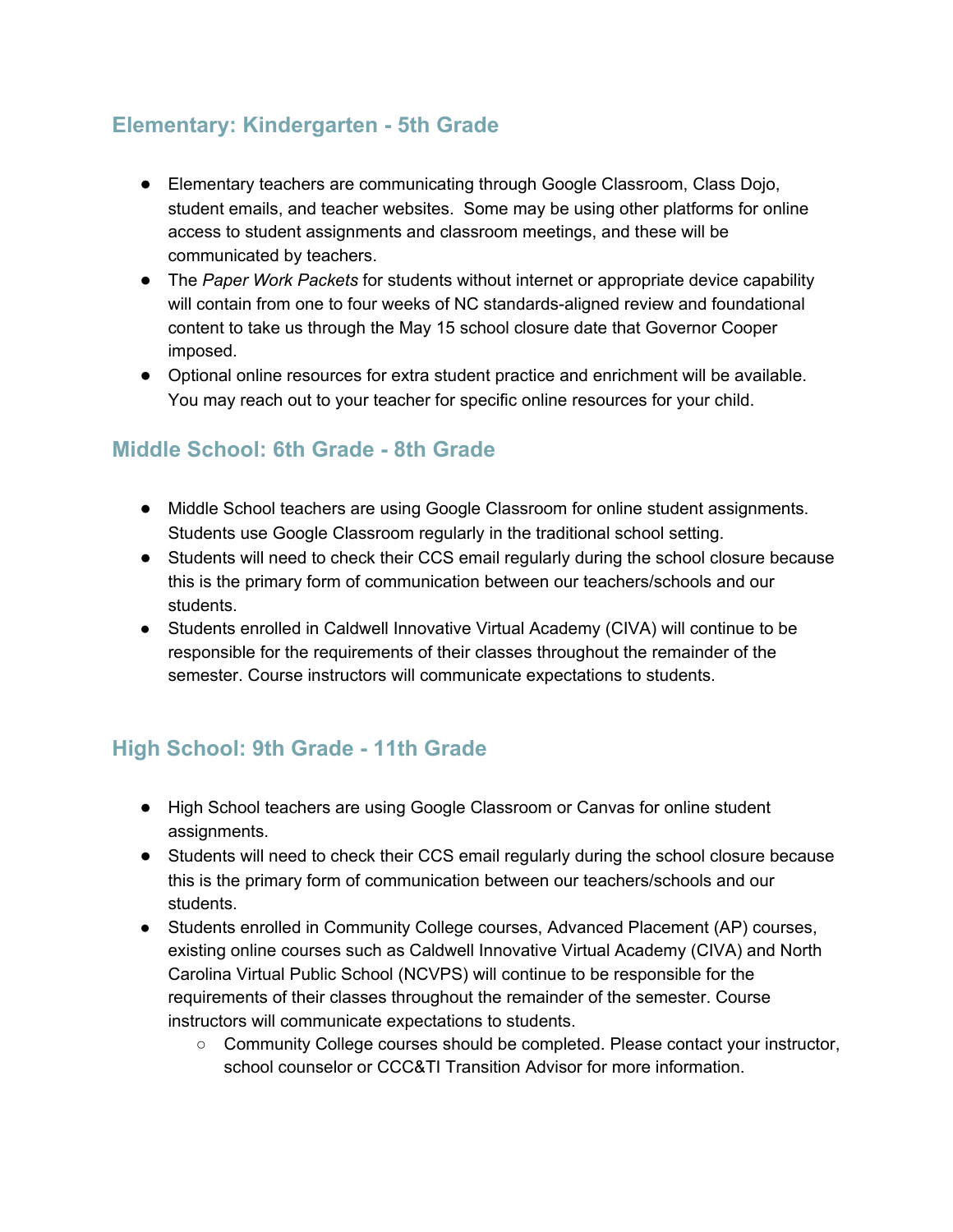- AP exams will be administered based on information learned through March 13. Your AP teacher will provide more information regarding preparation and administration of the AP exam.
- **● No high school course final exams** will be given except for Advanced Placement Exams. Dual Enrollment courses may have final exams-each instructor will communicate those requirements.
- 11th graders: Junior Marshall selection will be based off of GPAs at the end of the first semester of this school year.

## **Seniors: 12th Grade**

- All current seniors who have met the North Carolina State Board of Education's **minimum graduation requirements of 22 credits** on the originally scheduled graduation date will graduate with their class.
- **Fall Courses**: Students will receive grades for fall courses as previously reported, yearlong and semester.
	- Fall semester grades will count toward GPA.
	- For year-long courses, the fall semester grade will be counted into the GPA.
	- Honor Graduates will be determined by GPA at the end of fall semester.
- **Spring Courses**: Students will be held harmless from grading beyond March 13. Seniors will receive a **Pass or Withdrawal** based on their learning as of March 13 for spring courses.
	- **○ Learning opportunities will continue to be available to engage students, continue student growth, and respond to social, emotional and additional needs of our students and families.**
	- If the student **has earned a passing grade** as of March 13 for graduation requirements, the student will receive a "Pass" designation.
	- If the student **has not earned a passing grade** as of March 13 for graduation requirements, schools shall provide remote learning opportunities for the student to improve to a passing grade.
- Students enrolled in Dual Enrollment community college courses, Advanced Placement (AP) courses, existing online courses such as Caldwell Innovative Virtual Academy (CIVA) and North Carolina Virtual Public School (NCVPS) will continue to be responsible for the requirements of such classes throughout the remainder of the semester.
	- Dual Enrollment community college courses should be completed. Please contact your school counselor or CCC&TI Transition Advisor for questions.
	- AP exams will be administered based on information learned through March 13. Your AP teacher and College Board will provide more information regarding preparation and administration of the AP exam.
- CCS plans to offer a Senior Webinar Series for all seniors that will highlight the different options after high school and provide helpful information and tips specific to each pathway. These short webinar based sessions may include guest speakers from the